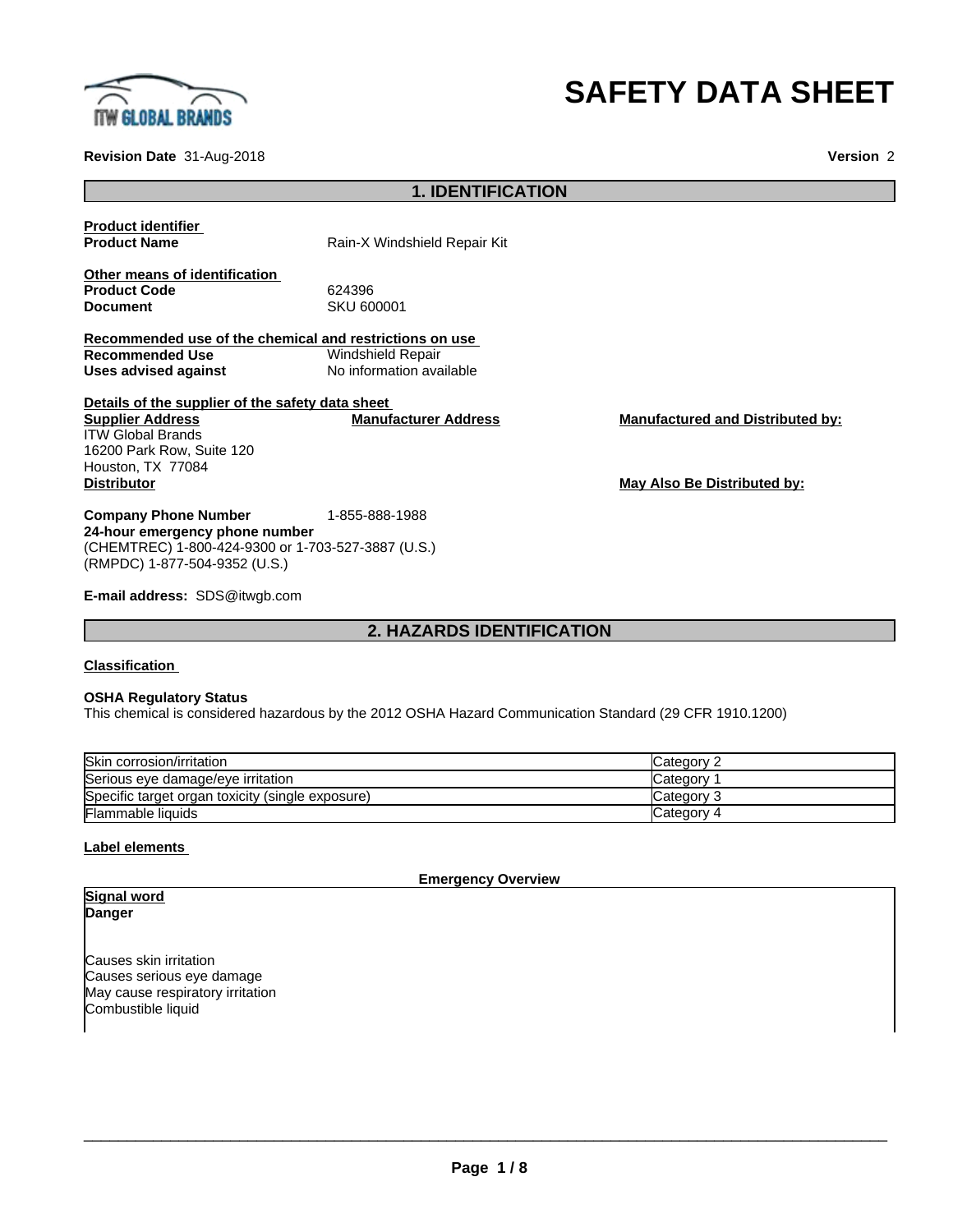

# **Precautionary Statements - Prevention**

Wash face, hands and any exposed skin thoroughly after handling Wear protective gloves/protective clothing/eye protection/face protection Avoid breathing dust/fume/gas/mist/vapors/spray Use only outdoors or in a well-ventilated area Keep away from heat/sparks/open flames/hot surfaces. - No smoking Keep cool

# **Precautionary Statements - Response**

Specific treatment (see .? on this label) IF IN EYES: Rinse cautiously with water for several minutes. Remove contact lenses, if present and easy to do. Continue rinsing Immediately call a POISON CENTER or doctor/physician IF ON SKIN: Wash with plenty of soap and water If skin irritation occurs: Get medical advice/attention Take off contaminated clothing and wash before reuse IF INHALED: Remove victim to fresh air and keep at rest in a position comfortable for breathing Call a POISON CENTER or doctor/physician if you feel unwell In case of fire: Use CO2, dry chemical, or foam to extinguish.

### **Precautionary Statements - Storage**

Store in a well-ventilated place. Keep container tightly closed Store locked up

### **Precautionary Statements - Disposal**

Dispose of contents/container to an approved waste disposal plant

# **Hazards not otherwise classified (HNOC)**

Not applicable

### **Other Information**

- Very toxic to aquatic life with long lasting effects

- Very toxic to aquatic life

# **3. COMPOSITION/INFORMATION ON INGREDIENTS**

# **Substance(s)**

| .<br>Chemical<br>Name                       | -----<br>S Nc<br>CAS      | $\sim$ $\sim$<br>$\mathbf{a}$<br>.<br>. |
|---------------------------------------------|---------------------------|-----------------------------------------|
| nethacrylate<br>11 <sup>m</sup><br>~<br>_au | 2-90<br>$\epsilon$<br>Τ4. | $\sqrt{2}$<br>60<br>טע                  |
| Methacrylic acid                            | 79.<br>. .                |                                         |

# **4. FIRST AID MEASURES**

# **Description of first aid measures**

**General advice If** symptoms persist, call a physician.

**Eye contact** Immediately flush with plenty of water. After initial flushing, remove any contact lenses and continue flushing for at least 15 minutes. Keep eye wide open while rinsing. If symptoms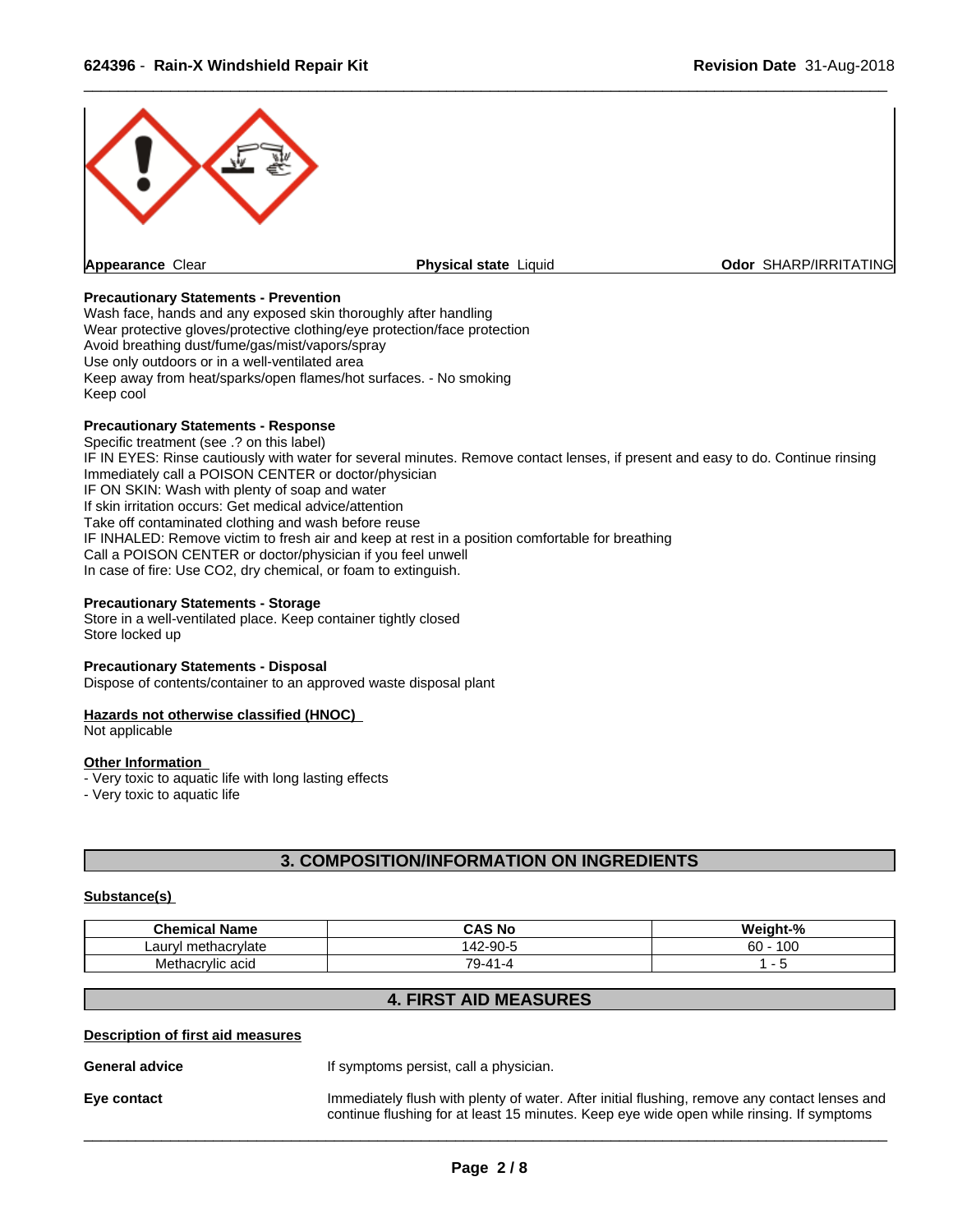|                                                             | persist, call a physician.                                                                                                                                                                              |  |
|-------------------------------------------------------------|---------------------------------------------------------------------------------------------------------------------------------------------------------------------------------------------------------|--|
| <b>Skin contact</b>                                         | Immediate medical attention is not required. Wash off immediately with soap and plenty of<br>water while removing all contaminated clothes and shoes. If skin irritation persists, call a<br>physician. |  |
| <b>Inhalation</b>                                           | Immediate medical attention is not required. If symptoms persist, call a physician. Move to<br>fresh air in case of accidental inhalation of vapors or decomposition products.                          |  |
| Ingestion                                                   | Clean mouth with water and drink afterwards plenty of water. Never give anything by mouth<br>to an unconscious person. Call a physician. Do NOT induce vomiting.                                        |  |
| Self-protection of the first aider                          | Use personal protective equipment as required.                                                                                                                                                          |  |
| Most important symptoms and effects, both acute and delayed |                                                                                                                                                                                                         |  |
| <b>Symptoms</b>                                             | See section 2 for more information.                                                                                                                                                                     |  |
|                                                             | Indication of any immediate medical attention and special treatment needed                                                                                                                              |  |
| Note to physicians                                          | Treat symptomatically.                                                                                                                                                                                  |  |

# **5. FIRE-FIGHTING MEASURES**

# **Suitable extinguishing media**

Dry chemical, CO2, sand, earth, water spray or regular foam, Use, Dry chemical, Carbon dioxide (CO2), Water spray (fog), Alcohol resistant foam

# **Unsuitable extinguishing media**

None

# **Specific hazards arising from the chemical**

Keep product and empty container away from heat and sources of ignition. Risk of ignition.

# **Explosion data**

**Sensitivity to Mechanical Impact** None. **Sensitivity to Static Discharge** 

# **Protective equipment and precautions for firefighters**

As in any fire, wear self-contained breathing apparatus pressure-demand, MSHA/NIOSH (approved or equivalent) and full protective gear.

# **6. ACCIDENTAL RELEASE MEASURES**

# **Personal precautions, protective equipment and emergency procedures**

| <b>Personal precautions</b>                          | Ensure adequate ventilation, especially in confined areas. Avoid contact with eyes and skin.<br>Use personal protective equipment as required. Remove all sources of ignition. Evacuate<br>personnel to safe areas. Keep people away from and upwind of spill/leak. Pay attention to<br>flashback. Take precautionary measures against static discharges. |  |
|------------------------------------------------------|-----------------------------------------------------------------------------------------------------------------------------------------------------------------------------------------------------------------------------------------------------------------------------------------------------------------------------------------------------------|--|
| <b>Environmental precautions</b>                     |                                                                                                                                                                                                                                                                                                                                                           |  |
| <b>Environmental precautions</b>                     | See section 12 for additional ecological information. Do not flush into surface water or<br>sanitary sewer system. Prevent further leakage or spillage if safe to do so. Prevent product<br>from entering drains.                                                                                                                                         |  |
| Methods and material for containment and cleaning up |                                                                                                                                                                                                                                                                                                                                                           |  |
| <b>Methods for containment</b>                       | Prevent further leakage or spillage if safe to do so.                                                                                                                                                                                                                                                                                                     |  |
| Methods for cleaning up                              | Soak up with inert absorbent material. Dam up. Pick up and transfer to properly labeled                                                                                                                                                                                                                                                                   |  |
|                                                      |                                                                                                                                                                                                                                                                                                                                                           |  |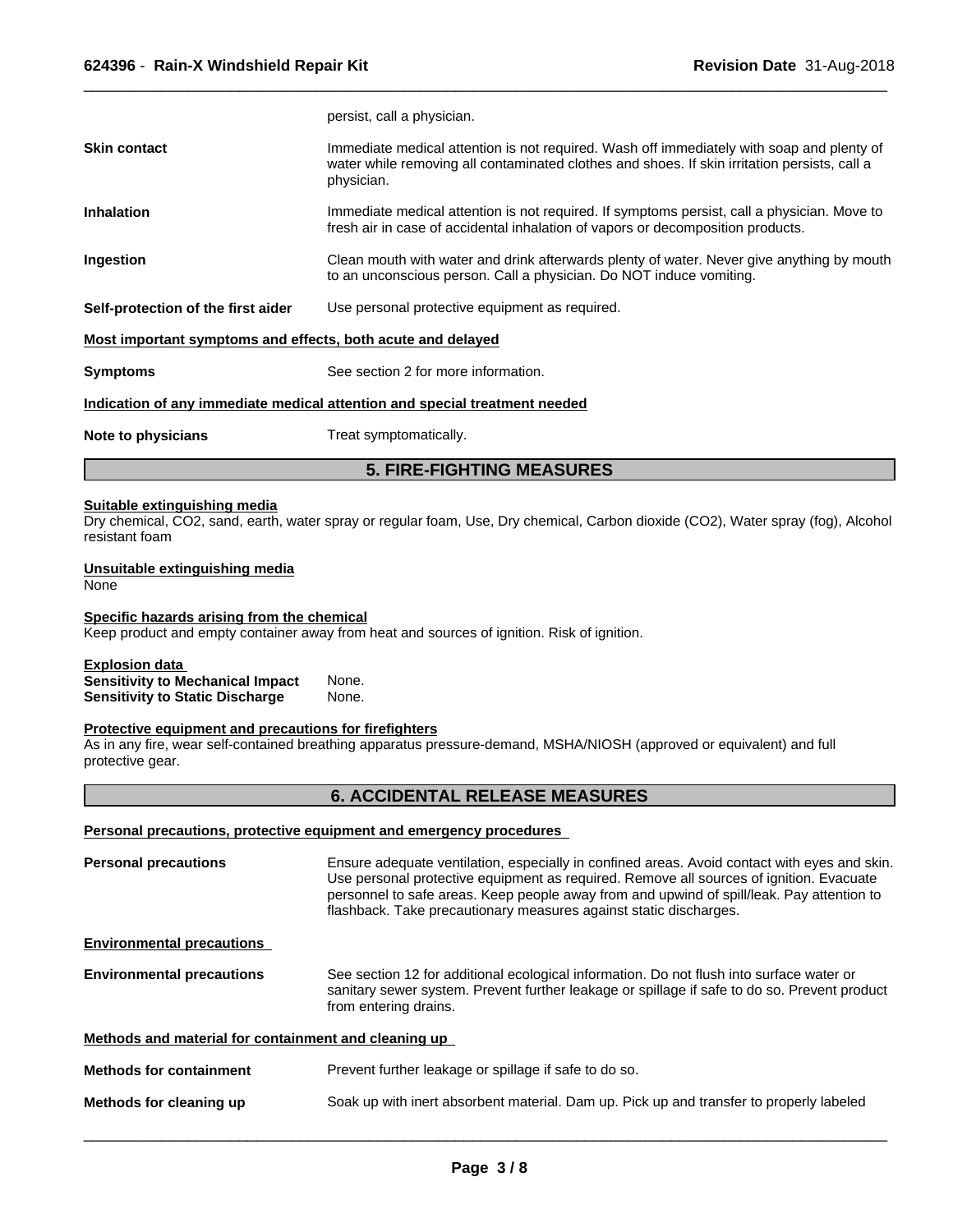containers. Take precautionary measures against static discharges.

 $\overline{\phantom{a}}$  ,  $\overline{\phantom{a}}$  ,  $\overline{\phantom{a}}$  ,  $\overline{\phantom{a}}$  ,  $\overline{\phantom{a}}$  ,  $\overline{\phantom{a}}$  ,  $\overline{\phantom{a}}$  ,  $\overline{\phantom{a}}$  ,  $\overline{\phantom{a}}$  ,  $\overline{\phantom{a}}$  ,  $\overline{\phantom{a}}$  ,  $\overline{\phantom{a}}$  ,  $\overline{\phantom{a}}$  ,  $\overline{\phantom{a}}$  ,  $\overline{\phantom{a}}$  ,  $\overline{\phantom{a}}$ 

**Prevention of secondary hazards** Clean contaminated objects and areas thoroughly observing environmental regulations.

**7. HANDLING AND STORAGE**

# **Precautions for safe handling**

| Advice on safe handling   | Use with local exhaust ventilation. All equipment used when handling the product must be<br>grounded. Keep away from heat/sparks/open flames/hot surfaces. - No smoking. Use<br>personal protective equipment as required. Do not breathe<br>dust/fume/gas/mist/vapors/spray. Take necessary action to avoid static electricity discharge<br>(which might cause ignition of organic vapors). |
|---------------------------|----------------------------------------------------------------------------------------------------------------------------------------------------------------------------------------------------------------------------------------------------------------------------------------------------------------------------------------------------------------------------------------------|
|                           | Conditions for safe storage, including any incompatibilities                                                                                                                                                                                                                                                                                                                                 |
| <b>Storage Conditions</b> | Keep in a dry, cool and well-ventilated place. Keep out of the reach of children. Keep away<br>from heat, enarks, flame and other sources of ignition (i.e., pilot lights, electric motors and                                                                                                                                                                                               |

e and other sources of ignition (i.e., pilot lights, electric m static electricity). Keep containers tightly closed in a cool, well-ventilated place. Keep away from heat. Keep in properly labeled containers.

**Incompatible materials** None known

# **8. EXPOSURE CONTROLS/PERSONAL PROTECTION**

# **Control parameters**

# **Exposure Guidelines** .

| <b>Chemical Name</b> | <b>ACGIH TLV</b> | <b>OSHA PEL</b>                    | <b>NIOSH IDLH</b>        |
|----------------------|------------------|------------------------------------|--------------------------|
| Methacrylic acid     | TWA: 20 ppm      | (vacated) TWA: 20 ppm              | TWA: 20 ppm              |
| 79-41-4              |                  | (vacated) TWA: $70 \text{ mg/m}^3$ | TWA: $70 \text{ mg/m}^3$ |
|                      |                  | (vacated) S*                       |                          |

*NIOSH IDLH Immediately Dangerous to Life or Health*

**Other Information** Vacated limits revoked by the Court of Appeals decision in AFL-CIO v.OSHA, 965 F.2d 962 (11th Cir., 1992). **Appropriate engineering controls Engineering Controls** Showers Eyewash stations Ventilation systems **Individual protection measures, such as personal protective equipment Eye/face protection** Tight sealing safety goggles. **Skin and body protection** Wear protective natural rubber, nitrile rubber, Neoprene™ or PVC gloves. **Respiratory protection** Ensure adequate ventilation, especially in confined areas. In case of insufficient ventilation, wear suitable respiratory equipment. **General Hygiene Considerations** When using do not eat, drink or smoke. Regular cleaning of equipment, work area and clothing is recommended.

# **9. PHYSICAL AND CHEMICAL PROPERTIES**

# **Information on basic physical and chemical properties**

| <b>Physical state</b> | Liauid           |
|-----------------------|------------------|
| Appearance            | Clear            |
| Odor                  | SHARP/IRRITATING |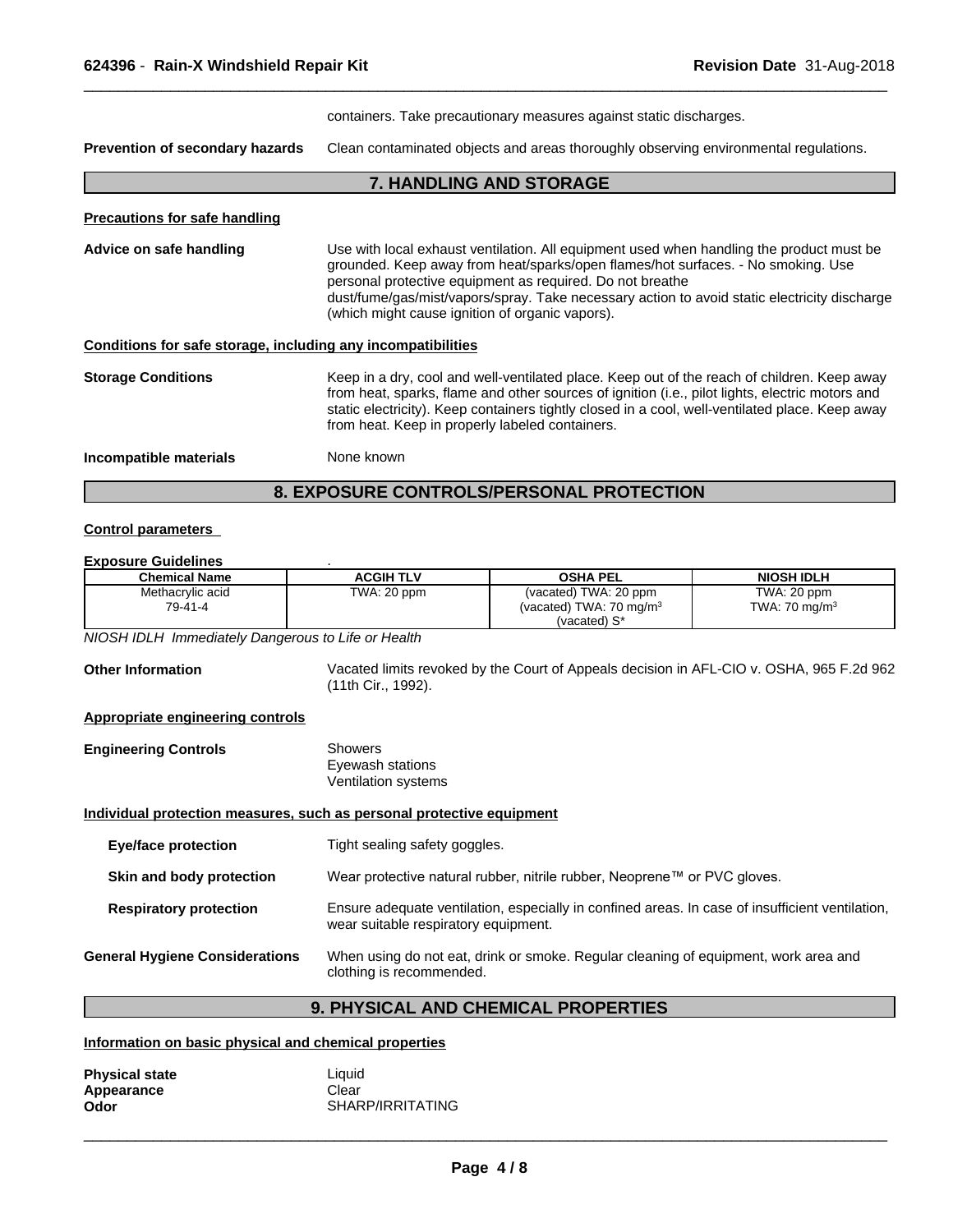| <b>Odor threshold</b>                                                                                                                                                                                                                                                                                                                                                                                                                                                                                                                                                                                       | No information available                                                                                                                                                                                                                                                                                                                                                                                                                                                                                            |                  |
|-------------------------------------------------------------------------------------------------------------------------------------------------------------------------------------------------------------------------------------------------------------------------------------------------------------------------------------------------------------------------------------------------------------------------------------------------------------------------------------------------------------------------------------------------------------------------------------------------------------|---------------------------------------------------------------------------------------------------------------------------------------------------------------------------------------------------------------------------------------------------------------------------------------------------------------------------------------------------------------------------------------------------------------------------------------------------------------------------------------------------------------------|------------------|
| <b>Property</b><br>рH<br>Melting point / freezing point<br>Boiling point / boiling range<br><b>Flash point</b><br><b>Evaporation rate</b><br>Flammability (solid, gas)<br><b>Flammability Limit in Air</b><br><b>Upper flammability limit:</b><br>Lower flammability limit:<br>Vapor pressure<br><b>Vapor density</b><br><b>Relative density</b><br><b>Water solubility</b><br>Solubility in other solvents<br><b>Partition coefficient</b><br><b>Autoignition temperature</b><br><b>Decomposition temperature</b><br><b>Kinematic viscosity</b><br><b>Dynamic viscosity</b><br><b>Explosive properties</b> | <b>Values</b><br>Not Applicable<br>No information available<br>185 °C / 365 °F<br>93 °C / 199 °F<br>No information available<br>No information available<br>No information available<br>No information available<br>Not Determined<br>No information available<br>1.01<br>Insoluble<br>No information available<br>No information available<br>No information available<br>No information available<br>No information available<br>No information available<br>No information available<br>No information available | Remarks • Method |
| <b>Oxidizing properties</b>                                                                                                                                                                                                                                                                                                                                                                                                                                                                                                                                                                                 |                                                                                                                                                                                                                                                                                                                                                                                                                                                                                                                     |                  |
| <b>Other Information</b>                                                                                                                                                                                                                                                                                                                                                                                                                                                                                                                                                                                    |                                                                                                                                                                                                                                                                                                                                                                                                                                                                                                                     |                  |
| Softening point<br><b>Molecular weight</b><br><b>VOC Content (%)</b><br><b>Density</b><br><b>Bulk density</b>                                                                                                                                                                                                                                                                                                                                                                                                                                                                                               | No information available<br>No information available<br>3<br>8.34 lb/gal<br>No information available                                                                                                                                                                                                                                                                                                                                                                                                                |                  |

# **10. STABILITY AND REACTIVITY**

# **Reactivity**

Stable under normal use

# **Chemical stability**

Stable under recommended storage conditions

# **Possibility of Hazardous Reactions**

None under normal processing.

# **Conditions to avoid**

Heat, flames and sparks.

# **Incompatible materials**

None known

# **Hazardous Decomposition Products**

None under normal use conditions

# **11. TOXICOLOGICAL INFORMATION**

# **Information on likely routes of exposure**

| <b>Inhalation</b> | May cause irritation of respiratory tract. May cause drowsiness or dizziness. Intentional<br>misuse by deliberately concentrating and inhaling contents may be harmful or fatal. |
|-------------------|----------------------------------------------------------------------------------------------------------------------------------------------------------------------------------|
| Eve contact       | Contact with eyes may cause irritation. May cause redness and tearing of the eyes.                                                                                               |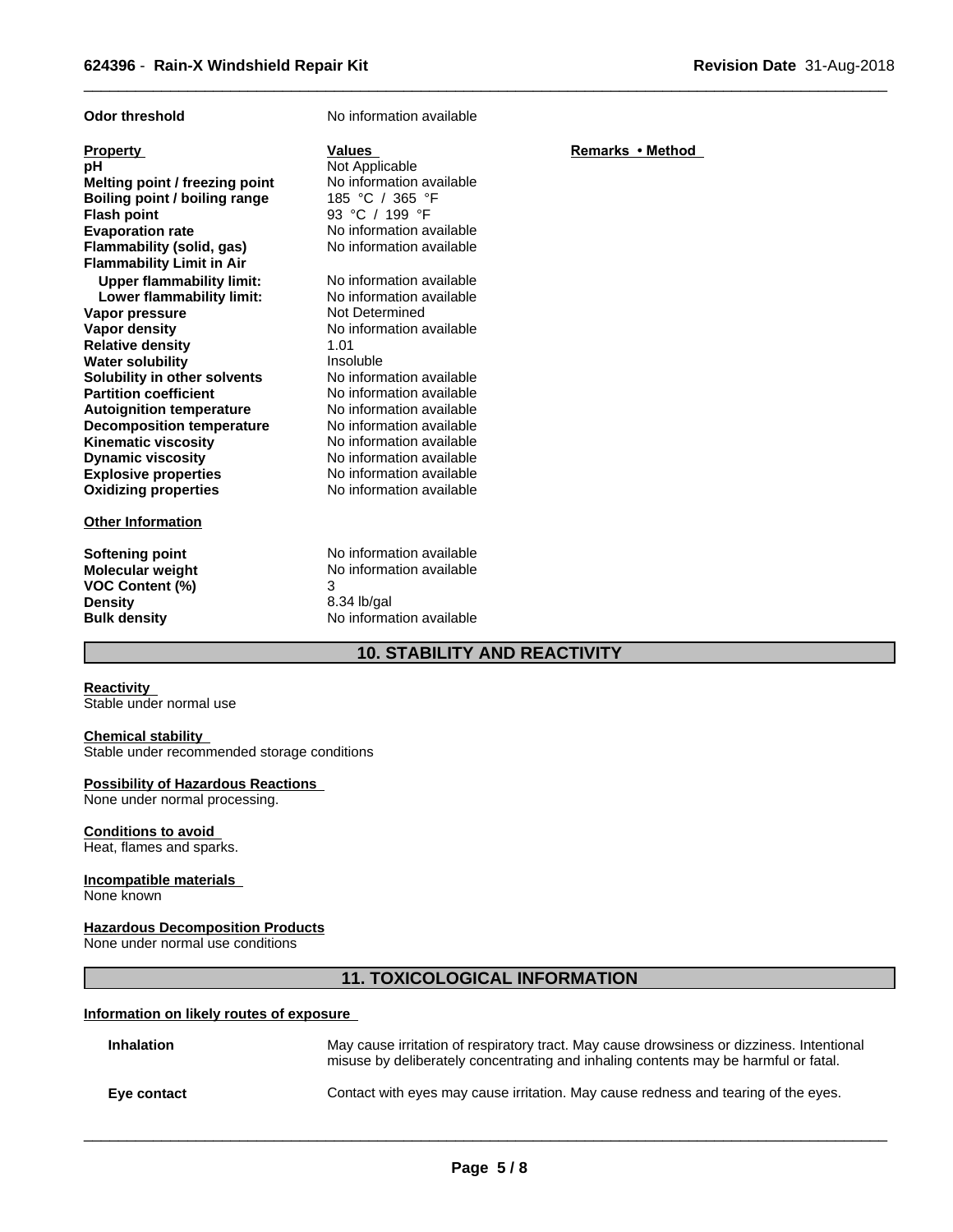**Skin contact** May cause skin irritation and/or dermatitis.

**Ingestion Ingestion may cause irritation to mucous membranes.** 

| <b>Chemical Name</b> | Oral LD50              | Dermal LD50                             | <b>Inhalation LC50</b>  |
|----------------------|------------------------|-----------------------------------------|-------------------------|
| Methacrylic acid     | Rat<br>1060<br>, ma/ka | $= 500$<br>Rabbit)<br>500<br>1000 mg/kg | Rat<br>ma/L<br>4 r<br>= |
| $79-41-4$            |                        | Rabbit,<br>mg/kg                        |                         |

 $\overline{\phantom{a}}$  ,  $\overline{\phantom{a}}$  ,  $\overline{\phantom{a}}$  ,  $\overline{\phantom{a}}$  ,  $\overline{\phantom{a}}$  ,  $\overline{\phantom{a}}$  ,  $\overline{\phantom{a}}$  ,  $\overline{\phantom{a}}$  ,  $\overline{\phantom{a}}$  ,  $\overline{\phantom{a}}$  ,  $\overline{\phantom{a}}$  ,  $\overline{\phantom{a}}$  ,  $\overline{\phantom{a}}$  ,  $\overline{\phantom{a}}$  ,  $\overline{\phantom{a}}$  ,  $\overline{\phantom{a}}$ 

# **Information on toxicological effects**

**Symptoms** No information available.

# **Delayed and immediate effects as well as chronic effects from short and long-term exposure**

| <b>Sensitization</b>        | No information available.       |
|-----------------------------|---------------------------------|
| Germ cell mutagenicity      | No information available.       |
| Carcinogenicity             | No information available.       |
| <b>Target Organ Effects</b> | Eyes, Respiratory system, Skin. |

# **The following values are calculated based on chapter 3.1 of the GHS document** .

| ATEmix (oral)          | 35333 mg/kg |
|------------------------|-------------|
| <b>ATEmix (dermal)</b> | 36667 mg/kg |

# **12. ECOLOGICAL INFORMATION**

# **Ecotoxicity**

3 % of the mixture consists of component(s) of unknown hazards to the aquatic environment

# **Persistence and degradability**

No information available.

# **Bioaccumulation**

No information available.

### **Mobility**

Disperses in water.

| <b>Chemical Name</b>      | coefficient<br>Partition |
|---------------------------|--------------------------|
| Methacrylic acid          | 0.93                     |
| $\overline{z}$<br>'9-41-4 |                          |

# **Other adverse effects**

No information available

# **13. DISPOSAL CONSIDERATIONS**

| Waste treatment methods    |                                                                                                                                        |
|----------------------------|----------------------------------------------------------------------------------------------------------------------------------------|
| <b>Disposal of wastes</b>  | Recover or recycle if possible. Disposal should be in accordance with applicable regional.<br>national and local laws and regulations. |
| Contaminated packaging     | Do not reuse container.                                                                                                                |
| <b>US EPA Waste Number</b> | Not applicable                                                                                                                         |

# **14. TRANSPORT INFORMATION**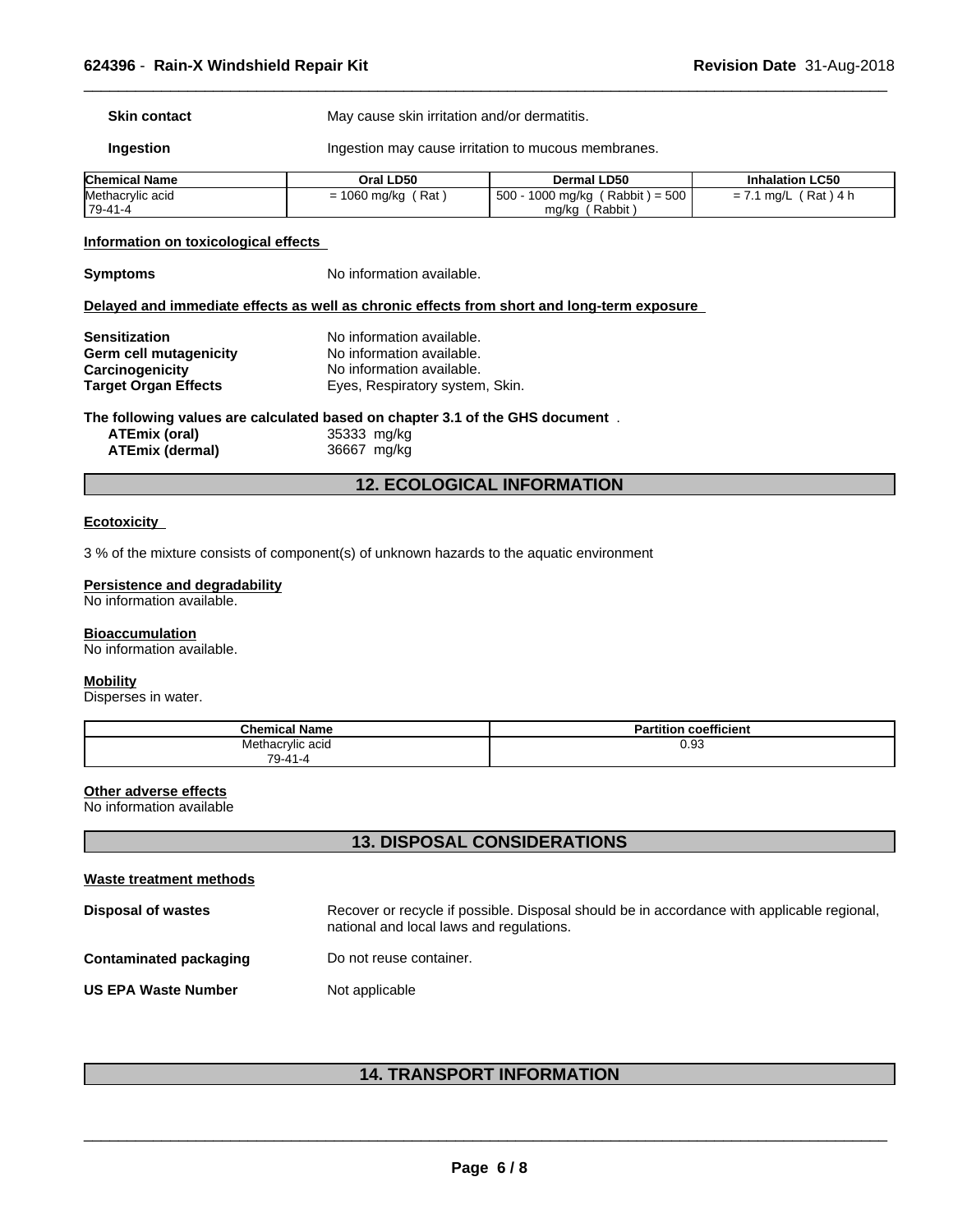| <b>DOT</b><br>Proper shipping name:                                                                                               | Not regulated                                                                                                                                                |
|-----------------------------------------------------------------------------------------------------------------------------------|--------------------------------------------------------------------------------------------------------------------------------------------------------------|
| <b>IATA</b><br><b>UN/ID No</b><br>Proper shipping name:<br><b>Hazard Class</b><br><b>Packing Group</b>                            | <b>UN 3082</b><br>Environmentally hazardous substances, liquid, n.o.s, Limited Quantity (LQ)<br>9<br>Ш                                                       |
| <b>IMDG</b><br><b>UN/ID No</b><br>Proper shipping name:<br><b>Hazard Class</b><br><b>Packing Group</b><br><b>Marine pollutant</b> | UN 3082<br>Environmentally hazardous substances, liquid, n.o.s, Limited Quantity (LQ)<br>9<br>Ш<br>This material meets the definition of a marine pollutant. |

| <b>15. REGULATORY INFORMATION</b> |          |  |
|-----------------------------------|----------|--|
| <b>International Inventories</b>  |          |  |
| <b>TSCA</b>                       | Complies |  |
| <b>DSL/NDSL</b>                   | Complies |  |
| <b>EINECS/ELINCS</b>              | Complies |  |
| <b>ENCS</b>                       | Complies |  |
| <b>IECSC</b>                      | Complies |  |
| <b>KECL</b>                       | Complies |  |
| <b>PICCS</b>                      | Complies |  |
| <b>AICS</b>                       | Complies |  |

**Legend:** 

**TSCA** - United States Toxic Substances Control Act Section 8(b) Inventory **DSL/NDSL** - Canadian Domestic Substances List/Non-Domestic Substances List **EINECS/ELINCS** - European Inventory of Existing Chemical Substances/European List of Notified Chemical Substances **ENCS** - Japan Existing and New Chemical Substances **IECSC** - China Inventory of Existing Chemical Substances **KECL** - Korean Existing and Evaluated Chemical Substances **PICCS** - Philippines Inventory of Chemicals and Chemical Substances

**AICS** - Australian Inventory of Chemical Substances

# **US Federal Regulations**

# **SARA 313**

Section 313 of Title III of the Superfund Amendments and Reauthorization Act of 1986 (SARA). This product does not contain any chemicals which are subject to the reporting requirements of the Act and Title 40 of the Code of Federal Regulations, Part 372

# **SARA 311/312 Hazard Categories**

| Acute health hazard               | Yes |
|-----------------------------------|-----|
| <b>Chronic Health Hazard</b>      | No. |
| Fire hazard                       | Yes |
| Sudden release of pressure hazard | No. |
| <b>Reactive Hazard</b>            | Nο  |

# **CWA (Clean WaterAct)**

This product does not contain any substances regulated as pollutants pursuant to the Clean Water Act (40 CFR 122.21 and 40 CFR 122.42)

# **CERCLA**

This material, as supplied, does not contain any substances regulated as hazardous substances under the Comprehensive Environmental Response Compensation and Liability Act (CERCLA) (40 CFR 302) or the Superfund Amendments and Reauthorization Act (SARA) (40 CFR 355). There may be specific reporting requirements at the local, regional, or state level pertaining to releases of this material

# **US State Regulations**